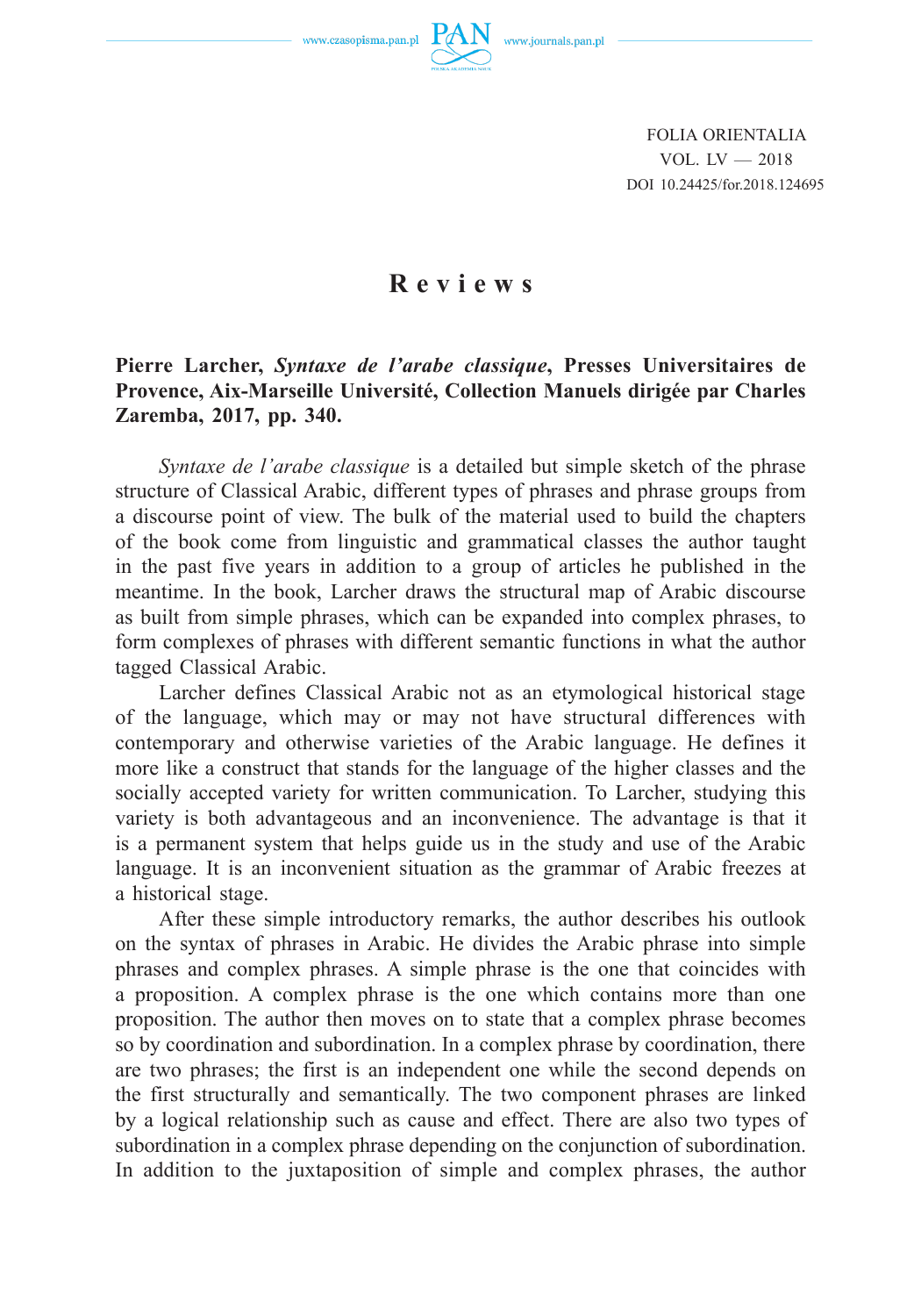

## 438 *Folia Orientalia Vol. LV 2018*

recognizes a third type, the complex of phrases. A complex of phrases is formed from the collection of simple and complex phrases.

In the class of simple phrases, Larcher recognizes the related simple phrase which is a verbal phrase and the segmental simple phrase which is a nominal phrase. The same division also works for complex phrases. However, the internal structure of the phrase does not play a categorization role in the book, but it serves as an underlying concept that binds the topics of each of chapters. The book is structured accordingly in three major parts: simple phrases, complex phrases and complexes of phrases.

Part one deals with simple phrases. It is by far the longest and most well detailed part of the book with its ten chapters. Some of the chapters deal with particular types of simple phrases (jussive phrases in chapter five, interrogative phrases in chapter six and exclamatory phrases in chapter seven). Other chapters deal with formative and transformative rules/processes (such as the expansion of the noun phrase in chapter two and the verb complementizes in chapter three). Chapter one is a sketch of the basic traditional and modern grammatical concepts that pertain to phrase structure. Chapter one explains the main concepts of phrase formation in Classical Arabic (gumla and Kalam) and the basic phrase morphology (verbal and nominal phrases). Although the author does not state it, these concepts are the bases on which the book is structured. Gumla is the basic grouping of words to form proposition, which in turn group to form Kalama 'discourse'. Based on the kernel structure of the basic phrase, verbal or nominal, the author continues, different possibilities of extension and rules of formation exist.

In general, the chapters of part one are designed as verbal descriptions of the structures in question followed by examples from modern standard Arabic. Even in chapter one, when the author lays out the basic concepts of the phrase structure, most examples are not from medieval sources. The author does not state from where the examples used come.

Part two, complex phrases, is comprised of four chapters: an introduction, one chapter deals with reference, one deals with connection and conjunction and another one deals with direct and indirect speech. In chapter one, structural and discursive additions made to the simple phrase to make it a complex phrase are discussed in very general terms by means of exemplification only. The examples provided in this rather short chapter are a mere prelude to the topic of the three following chapters. As one can assume from chapter one in part one and from the topics of part two, complex phrases are extensions of simple phrases. The internal structure of the chapters in part two is identical to that of part one.

Part three deals with what the author calls complex of phrases, or discourse. This part consists of eleven chapters. Like in part two above, part three starts with an introductory chapter in which structural distinctions between complex phrases and complexes of phrase are introduced. Chapters two and three deal